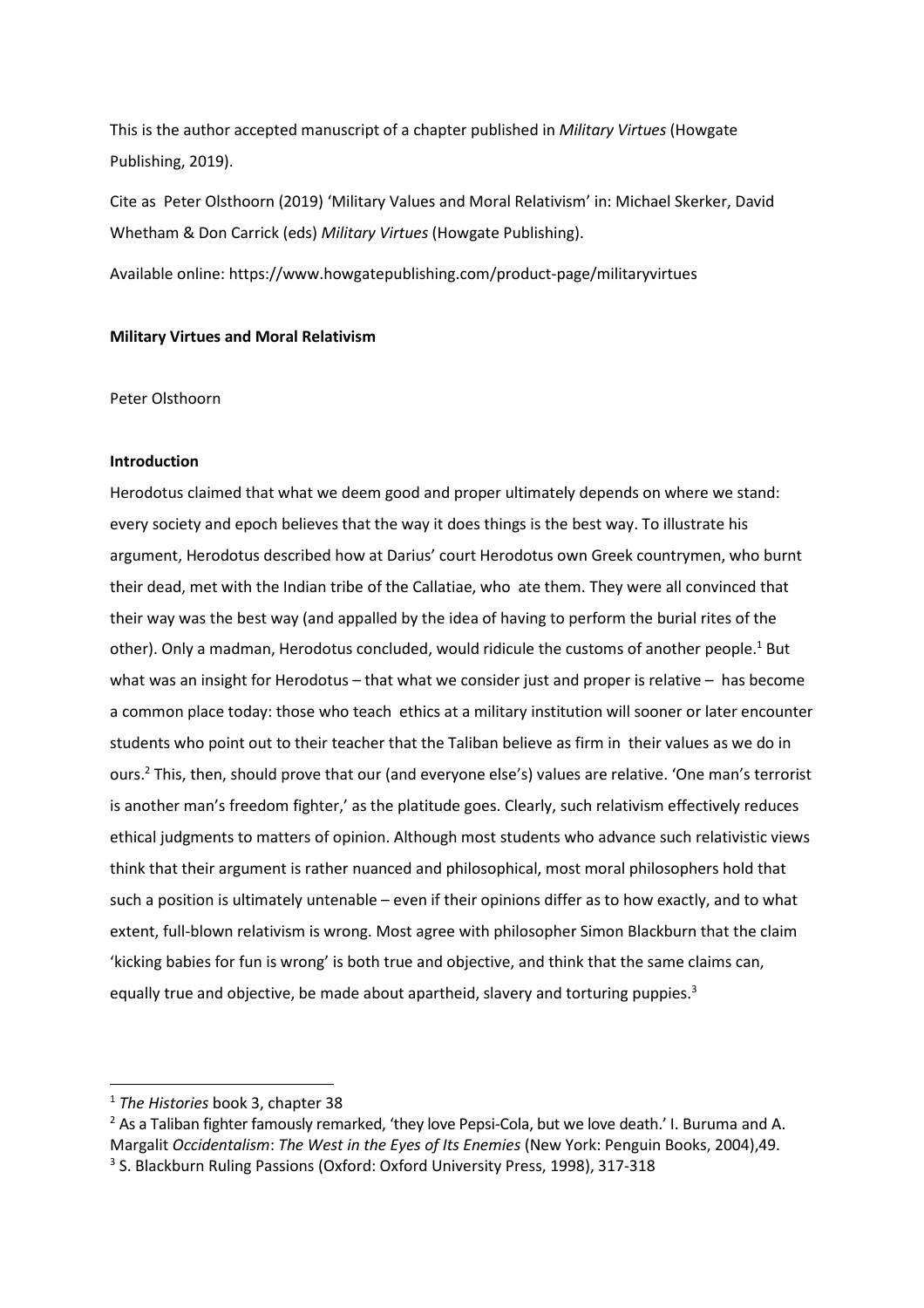This introductory chapter wants to look at moral relativism from the perspective of virtues, especially military virtues.<sup>4</sup> Owing to the increased interest for virtues as an alternative to rule-based ethics, military virtues are increasingly seen as the best way to underpin the ethics education of military personnel. Virtues are typically described as stable character traits that are worth having, often working as correctives to our self-regarding inclinations.<sup>5</sup> Where duty-based ethics focuses on the act, that is, on what is wrong, right, permitted, or obligatory, the emphasis in virtue ethics is on terms that describe the actor, such as good and praiseworthy. This focus on the kind of person one wants to be makes that it has a much broader range than rule-based ethics. Being friendly, for instance, is a virtue, but it is not a duty.<sup>6</sup> Motives, emotions, character formation, personality and emotions are important in virtue ethics, something until recently allegedly overlooked by other schools in moral philosophy. That does not mean that there is anything radically new about an approach that centers on virtues, though. Most virtue ethicists draw on Aristotle, who held that performing virtuous acts makes us virtuous. Doing courageous deeds grows courage, for instance. It is this Aristotelian view on virtues that also underlies most literature on military virtues. What makes virtue ethics especially interesting for the military is its concern with character formation. It assumes that character can be developed, and that virtues are not to be understood as inborn or God-given qualities, but as dispositions that can be acquired through training and practice. Such an approach also fits the tendency of many Western militaries to move away from a largely functional approach towards a more aspirational approach that aims at making soldiers better persons, mainly based on the view that bad persons are not likely to form morally good soldiers – although they could still be effective ones.<sup>7</sup>

A question that lies at hand in the context of this volume is whether what counts as (military) virtues is place and time dependent, and at first sight a convincing case can be made that it is not. Some virtues are valued in all times and places $8-$  mainly because they perform an important function in society. The disposition to tell the truth and keep our promises, for instance, has important beneficial consequences. Justice is another example of a universal virtue, but so is the more martial virtue of courage, because justice is of little value if we lack the courage to defend it.

<sup>&</sup>lt;sup>4</sup> David Whetham already briefly sketched what utilitarianism and deontology have to say on the topic. D. Whetham, 'The challenge of ethical relativism in a coalition environment,' *Journal of Military ethics* 7 (2008): 307-8

<sup>5</sup> P. Foot *Virtues and Vices and Other Essays in Moral Philosophy* (Oxford: Clarendon Press, 2002), 8- 12.

<sup>6</sup> S. van Hooft, 'Introduction,' in S. van Hooft and N. Saunders (eds), *The Handbook of Virtue Ethics*, pp. 1-14 (London: Routledge, 2014), 3.

<sup>&</sup>lt;sup>7</sup> Robinson, 'Ethics Training,' 22.

<sup>8</sup> J. Donnelly, 'Cultural relativism and universal human rights,' *Human Rights Quarterly* 6 (1984): 414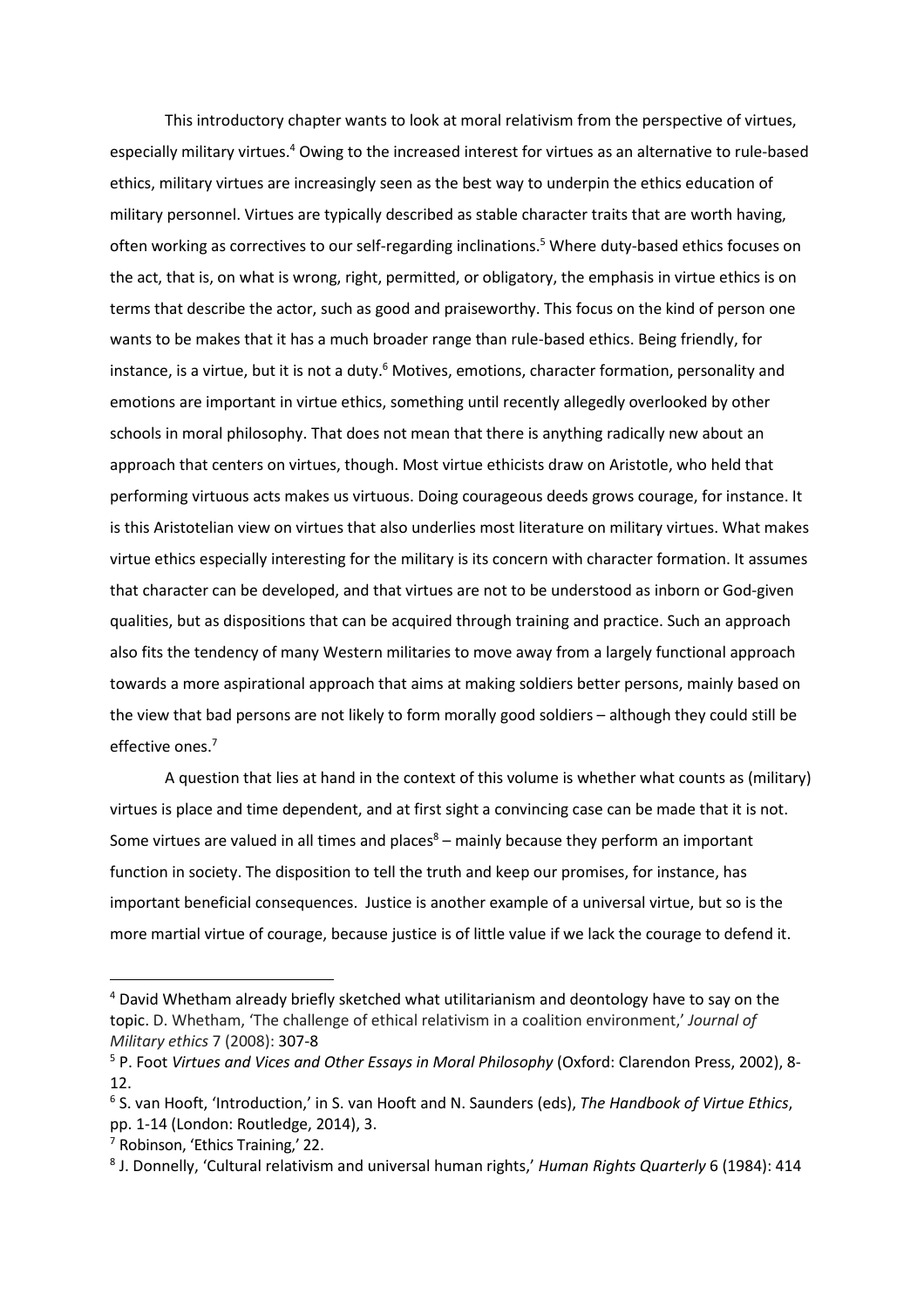But if we take a closer look at courage, it also becomes clear that we should not overestimate the consensus on virtues: although all societies value courage, the kind of courage they prize may vary greatly. Aristotle, for instance, famously defined courage in his *Nicomachean Ethics* as the mean between rashness and cowardice,<sup>9</sup> and thought that this virtue is especially needed in battle - a brave man does not fear a noble death in war.<sup>10</sup> This conception of courage as a mean fitted the Greek phalanx very well, as an excess or a deficiency of courage would likewise destroy the organized whole it was. But this notion of courage is clearly worlds apart from what Gandhi envisioned when he pleaded for courageous but nonviolent resistance to British colonial rule.<sup>11</sup> More generally, Aristotle believed he provided us with an objective description of human nature and the moral and intellectual virtues that spring from it, but in fact mainly described the traits a Athenian gentleman from the 4th century BC would ideally possess.<sup>12</sup> That supposedly objective account of human nature also motivated his defence of slavery. Apparently, arguments against slavery are mainly convincing to those who subscribe to the modern Western idea that all people are equal – a notion that was alien to Aristotle.<sup>13</sup> His idea that people are not equal also informed his hierarchical conception of justice, which is markedly different from out egalitarian conception of that universal virtue.

 The question that underlies the remainder of this chapter is not about the relativity of virtues, however, but about whether some virtues themselves further (or lessen) moral relativism. An illustrative example is respect, a virtue that can induce military personnel to adopt a morally relativistic position. In recent years Western military personnel faced situations 'in which the conduct of the local population in a deployment area (a different culture) [was] experienced as conflicting with one's own personal moral and cultural values.<sup>'14</sup> In preparation for such situations, predeployment training teaches Western military personnel knowledge of and respect for other cultures. And for good reasons: Western forces can be involuntarily offensive in their dealings with the local population if they have insufficient knowledge of local sensitivities, and 'a lack of cultural relativity in their occupation "technique."<sup>15</sup> But there is another side to this: emphasizing the

<sup>9</sup> Aristotle, *Nicomachean Ethics* 1115.

<sup>10</sup> Aristotle, *Nicomachean Ethics* 1107b, 1115a, 1115b

<sup>11</sup> C. Gowans, 'Virtue Ethics and Moral Relativism,' in S.D. Hales (ed.), *A Companion to Relativism* (Malden, MA: Wiley-Blackwell, 2011), 397.

<sup>12</sup> Gowans, 'Virtue Ethics and Moral Relativism,' 394.

<sup>13</sup> See also E. Westacott, 'Moral Relativism,' in J. Feiser & B. Dowden (eds), *Internet Encyclopedia of Philosophy* (2012).

<sup>14</sup> Schut, M. *Soldiers as Strangers: Morally and Culturally Critical Situations during Military Missions*, (doctoral dissertation, University of Nijmegen, 2015), 106.

<sup>&</sup>lt;sup>15</sup> V. Fontan, Polarization Between Occupier and Occupied in Post-Saddam Iraq: Colonial Humiliation and the Formation of Political Violence, *Terrorism and Political Violence* 18 (2006): 219.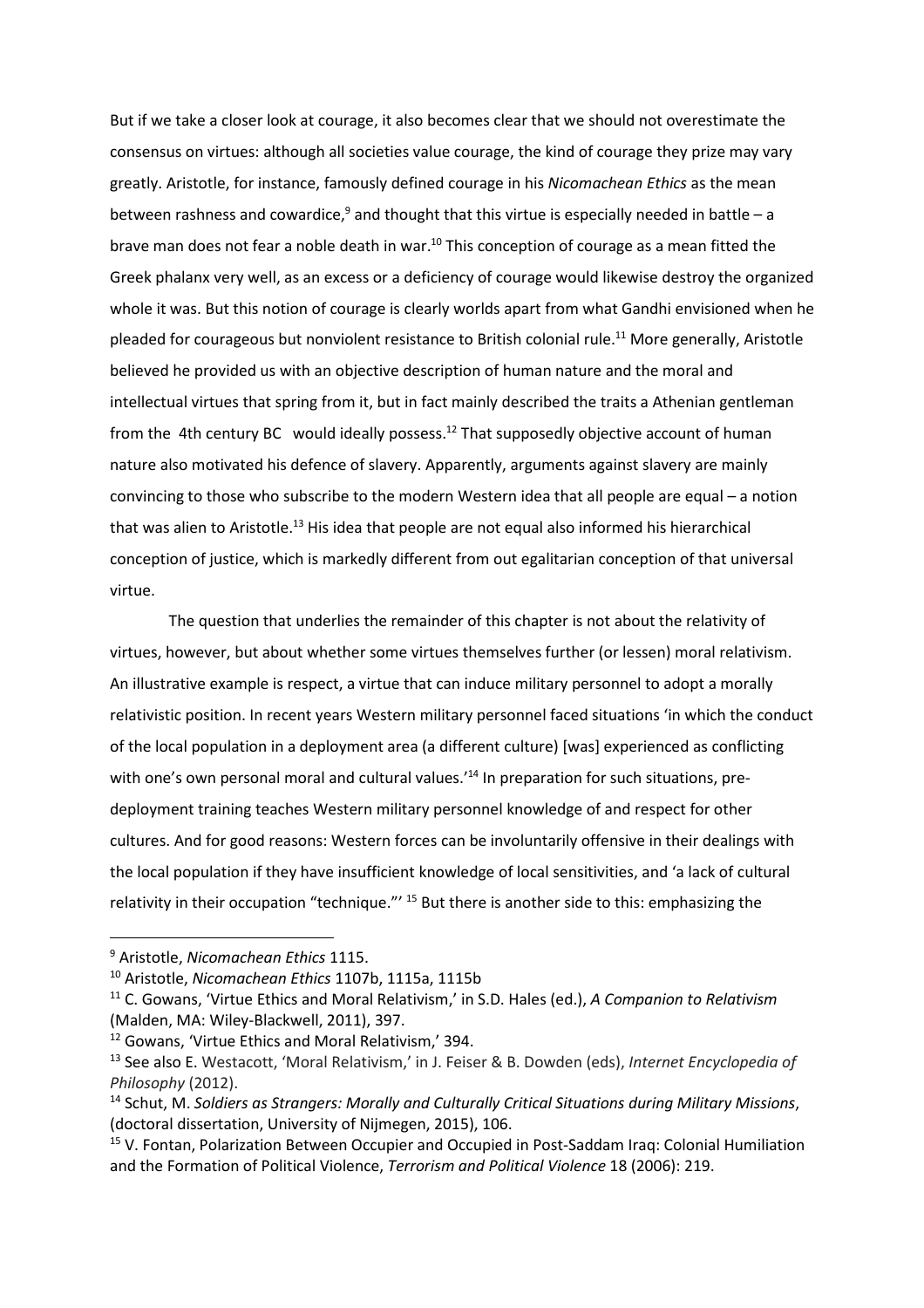relativity of our values, and the need to respect other people's mores, provides Western soldiers in, say, Sudan, Afghanistan or Mali with a ground for not intervening in cases of corruption or the cruel treatment of women and children.

In Afghanistan Western military personnel regularly witnessed a by now well-documented practice called *bacha bazi*. That last phrase translates as 'boy play,' and involves the sexual molesting of what are euphemistically called dancing boys: men in positions of power 'own' femininely dressed boys who serve tea, dance – and have to perform sexual services. That the success and perhaps even safety of the mission to some extent depended on good relations with the same local leaders who may be involved in *bacha bazi* probably explains why now and then military personnel were instructed to look away.<sup>16</sup> At other times such instructions stemmed from the belief that showing cultural respect was by itself instrumental to the democratization and restoration of security in contested areas.<sup>17</sup> And sometimes soldiers had to do without guidelines about how to act: David Whetham describes how in recent missions soldiers from Australia, Great Britain, Canada and the United States '… kept asking for guidance when faced with situations that they knew "just weren't right,"' but did not get it.<sup>18</sup> For Dutch military personnel guidelines about how to deal with *bacha bazi* were equally absent.<sup>19</sup>

When the political and military leadership militaries fail to provide guidelines on how to act in such situations, responsibility shifts to the men and women on the ground. For soldiers, an encounter with *bacha bazi* can then become a moral dilemma: the wish to further human rights and the rule of law, and to improve the situation of the boys in question, conflicts with their feeling that it is not legitimate to impose Western values on members of other cultures. But even with guidelines in place, proscribing for instance that one should not interfere, there still might be a dilemma: it brings personal principles into conflict with laws, rules and procedures, and soldiers have to choose

<sup>16</sup> D. Pugliese, *Ottawa Citizen*, Former soldier still fights to protect Afghan boys from abuse, September 21, 2009.; J. Goldstein, *New York Times*, 'U.S. Soldiers Told to Ignore Sexual Abuse of Boys by Afghan Allies,' 20 September, 2015.

<sup>&</sup>lt;sup>17</sup> M. Schulzke, 'The Antinomies of Population-Centric Warfare: Cultural Respect and the Treatment of Women and Children in US Counterinsurgency Operations,' *Studies in Conflict & Terrorism* 39 (2016): 410-411. At first sight, such straightforward instructions could turn potential moral dilemmas into tests of integrity: it is clear what is the correct way to proceed, yet there are reasons (in this case one's own moral repugnance) to follow a different course of action. S. Coleman, 'The problems of duty and loyalty,' *Journal of Military Ethics* 8 (2009): 105-6.

<sup>&</sup>lt;sup>18</sup> D. Whetham, 'ABCA Coalition Operations in Afghanistan, Iraq and Beyond: Two Decades of Military Ethics Challenges and Leadership Responses,' in P. Olsthoorn (ed.) *Military Ethics and Leadership*, (Leiden: Brill, 2017), 98.

<sup>19</sup> Schut, *Soldiers as Strangers*.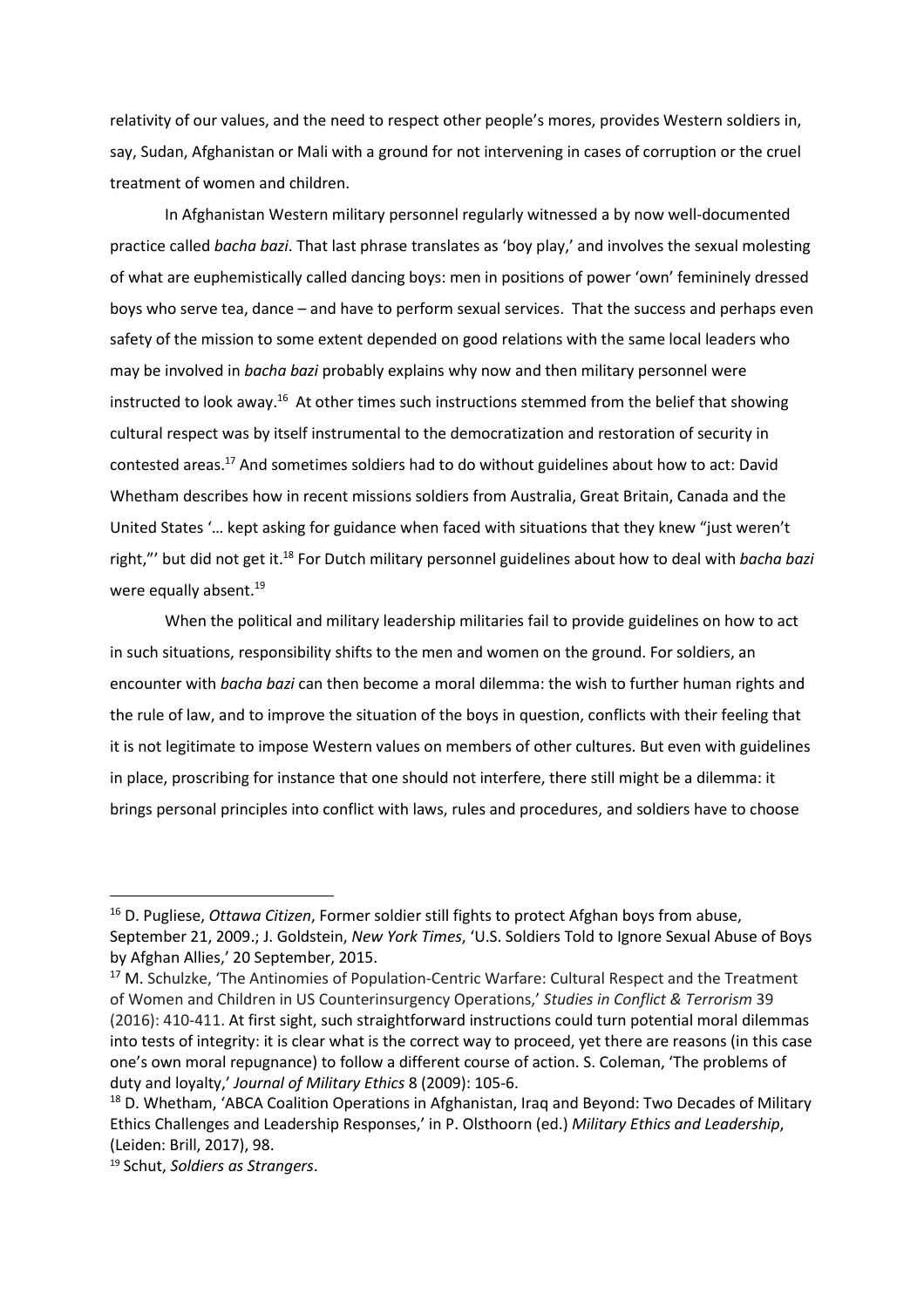between following the rules and following conscience.<sup>20</sup> If military personnel subsequently decide to look away, their respect for other cultures comes not only at the cost of one's own values and of values most people consider to be universal; it evidently also harms the human dignity and physical integrity of the victims. To put it somewhat polemically: more culturally competent soldiers are sometimes less morally competent, that is, more prone to look away and put aside their own values.<sup>21</sup> A soldier deployed to Afghanistan explained: 'During Mission- specific Training, we didn't discuss this subject at all. But we did learn that we must respect local culture.<sup>'22</sup> Yet exactly how respectful for local cultural practices should a soldier be?

## **Why Moral Relativism is Probably Wrong**

Moral philosophers routinely do away with undiluted moral relativism (yet at the same time make sure not to identify themselves with a too objectivistic position), and although this chapter does not intent to delve too deeply into the philosophical nuances of the matter, it is worthwhile to briefly recap their line of argument. Moral relativism consists of a empirical claim, stating that there is deep and widespread moral disagreement, and a metaethical claim, holding that the truth or justification of moral judgments is 'relative to the moral standard of some person or group of persons.'<sup>23</sup> Students forwarding a relativist position subscribe to both claims, and will feel that the empirical claim substantiates the metaethical one. But does it? And is that initial empirical claim really true? The answer to that latter question is not necessarily affirmative; just think of the near universal prohibition on killing and stealing, the golden rule 'do unto others as you would have them do unto you' and the more or less global appeal of human rights.<sup>24</sup> We already noted that also some virtues enjoy universal support. Perhaps there is more consensus than meets the eye. Most of what looks like disagreement about values is in fact disagreement about the norms that we derive from these

<sup>&</sup>lt;sup>20</sup> But even if 'guidelines' mitigate the dilemma, military personnel might still suffer from feelings of guilt and failure. Schut, *Soldiers as Strangers*.

<sup>21</sup> Schut, *Soldiers as Strangers*.

<sup>22</sup> Schut, *Soldiers as Strangers*, 116.

<sup>23</sup> C. Gowans, 'Moral Relativism,' *The Stanford Encyclopedia of Philosophy* (Winter 2016 Edition), Edward N. Zalta (ed.), URL = <https://plato.stanford.edu/archives/win2016/entries/moralrelativism/>.

<sup>&</sup>lt;sup>24</sup> Gowans, 'Moral Relativism.' These examples belong by and large to the rule-based domain; the utilitarian credo of the greatest happiness to the greatest number suggest there is also a consequentialist *summum bonum* we can all agree on.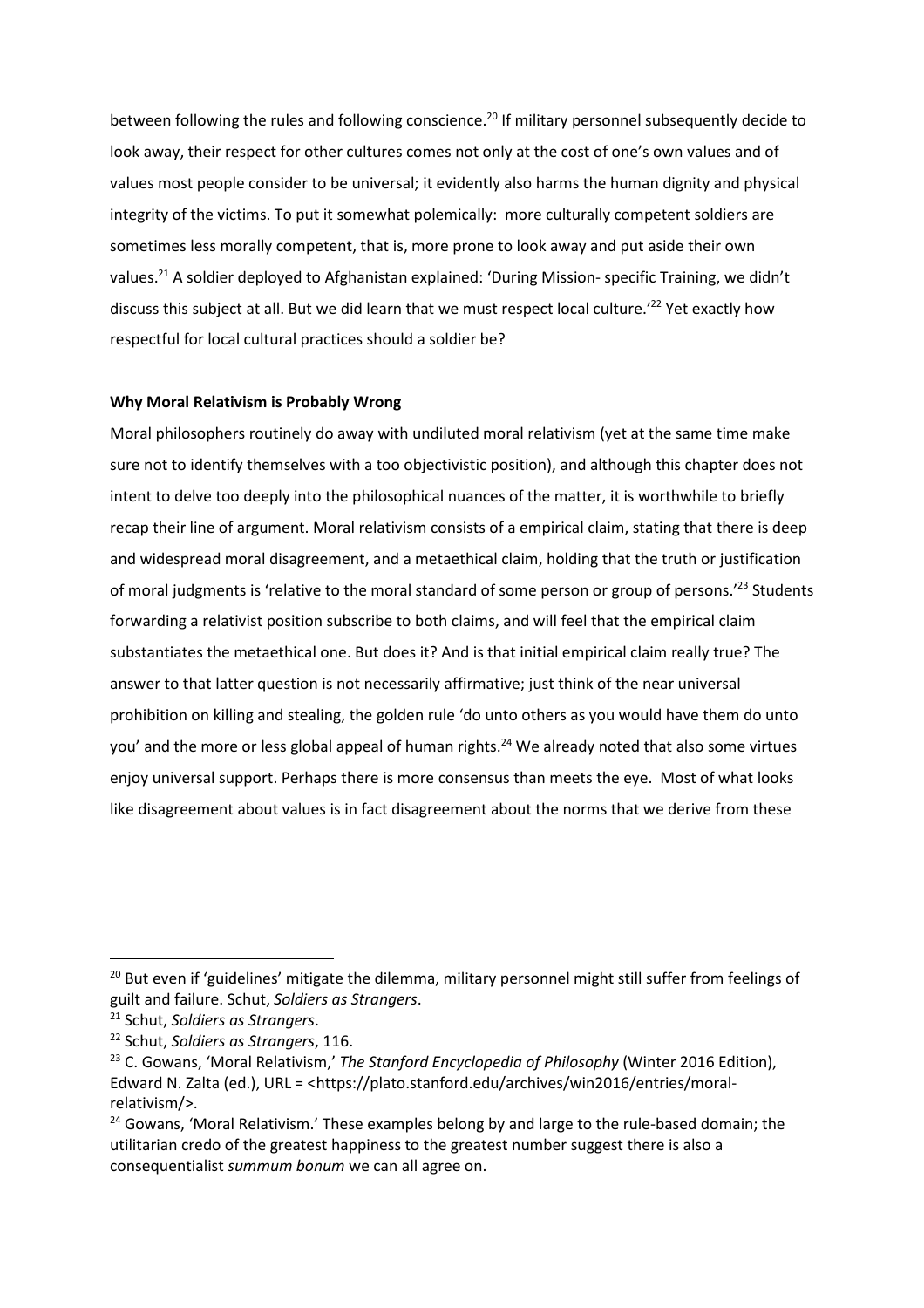values, and about what a person has to do to live up to these values: both those who eat their dead, and those who burn them, do what they think amounts to paying respect to the dead.<sup>25</sup>

What is more, our idea that the sexual molestation of dancing boys and corruption are part of Afghan culture is misguided; like everyone else, most Afghans think both practices immoral – according to one research eighty per cent of the Afghan population disapproves of the practice of *bacha bazi*. <sup>26</sup> Similarly, Western military personnel might see a superior who withholds part of a police officer's salary as merely confirming to local cultural mores, but the officer involved sees it as corruption. That most Afghans do not think dancing boys and corruption are morally acceptable or part of their culture suggests that there is some basic morality that most people will agree on. Afghan law, by the way, forbids both practices. Clearly, corruption and the sexual molesting of children do not stand up against internal evaluation: they are not defensible within the value framework of Afghan society.<sup>27</sup> Often, such practices, sometimes defended by claiming that the idea of human rights is too Western, have only the loosest of connections with local culture.<sup>28</sup>

But even if most or all Afghans thought that child molesting was right, would that really imply that we should respect their position? Most will hold not, because they believe child molesting is a clear violation of important external standards; condoning every practice that meets internal standards would overlook that we are also member of a more cosmopolitan moral community.<sup>29</sup> That the majority in certain societies endorsed or endorses certain practices – say slavery, or female genital mutilation – does not make these practices right. Thinking that a practice is 'right' if a majority in a society agree with it would, first of all undercut any criticism we might want to level at a society (and that could be our own society) that permits slavery or any other abhorrent practice. As long as the majority supports slavery, they will represent the norm, and from a relativist position those who oppose it would be mistaken. Until, of course, for some reason the abolishers have become the majority.<sup>30</sup> In the same way, if relativists were right we could not reasonably say that the small minority of US southerners that opposed slavery in the nineteenth century, or the equally small

<sup>25</sup> M. Sheenan, 'Moral Relativism' in R.E. Ashcroft, A. Dawson, H. Draperband J.R. McMillan, *Principles of Health Care Ethics, Second Edition* (John Wiley & Sons, 2007), 94. See also Donnelly, 'Cultural Relativism,' 404-5.

<sup>&</sup>lt;sup>26</sup> The West ousted the Taliban for a variety of reasons, but their poor human rights record was certainly among them. However, the Taliban did suppress the practice of *bachi bazi* during their years in power; it resurfaced after the Taliban reign ended. To complicate things a bit more: most Afghans, although opposed to *bacha bazi*, do not think that Western military personnel should intervene. Schut, *Soldiers as Strangers*.

<sup>&</sup>lt;sup>27</sup> See also Donnelly, 'Cultural relativism,' 406.

<sup>28</sup> Donnelly, 'Cultural relativism.'

<sup>29</sup> Donnelly, 'Cultural relativism,' 407.

<sup>30</sup> See also W.H. Shaw, *Utilitarianism and the Ethics of War* (London and New York: Routledge, 2016), 12; Whetham, 'ABCA Coalition Operations,' 93.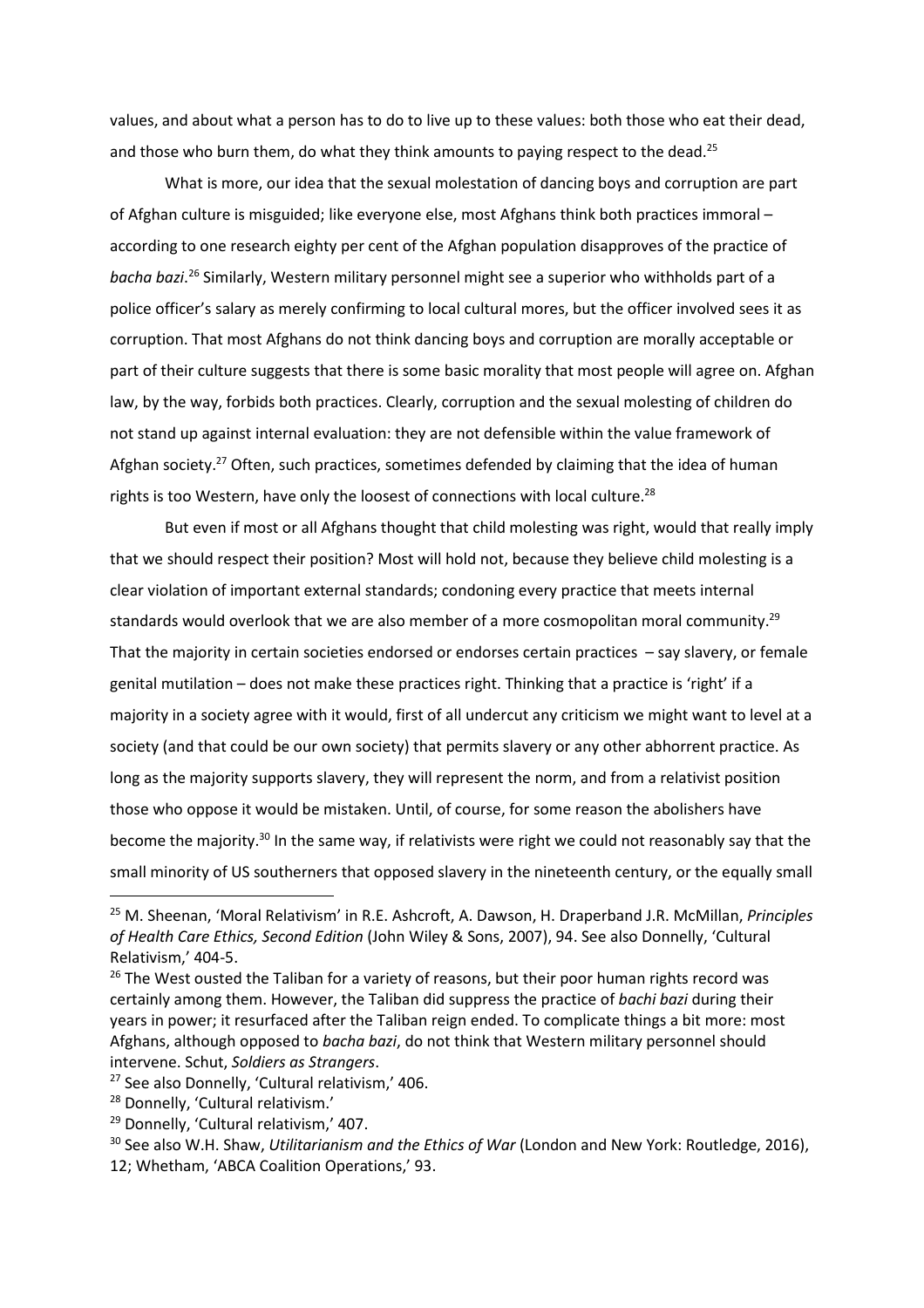minority in Germany that resisted the Nazi regime a century later, were acting morally in doing so. That is an outlandish point of view for many reasons, one of the more important ones being that it is criticism from within a society that can work as a catalyst for moral progress.<sup>31</sup> Soldiers on mission sometimes end up believing that 'the situation is culturally determined and therefore unchangeable,' when it is in fact not.<sup>32</sup> Gradual moral disengagement plays a role to: referring to *bacha bazi*, a member of the Dutch military explained that '[t]he peculiar thing is that it becomes more and more "normal," which is a phenomenon known as "mission creep." ... After six months, you start to adjust and start to assimilate local customs and we practically never talked about it, you get used to it.<sup>133</sup>

Embracing the relativist position would not only make moral progress less likely to happen, however; it would also effectively do away with the idea that moral progress exists in the first place.<sup>34</sup> We would have no ground to say that a society that has abolished slavery, or the use of the rack on suspects and the drawing and quartering of those who confess, is better than a society that still permits these practices. In *The Code of the Warrior* Shannon French gives us the (in the debate about moral relativism more often used) example of Tsujigiri: after receiving a new sword, a samurai tests whether it is sharp enough to cut an adversary in two by trying it out on a random peasant passing by.<sup>35</sup> It is difficult to see how abandoning such a practice could *not* amount to moral progress. Only the most radical forms of relativism do not see a role for at least some very basic rights to serve as a check on all too particularistic practices.<sup>36</sup> Not speaking out against such practices also overlooks that tolerance is, like respect, a matter of reciprocity: there is no obligation to 'bear' the intolerant.<sup>37</sup>

But although all-out moral relativism is unattainable, a certain modesty is in place when we are confronted with cultural practices that are alien to us – as Herodotus already reminded us, our own deeply held convictions might be more a product of our cultural surrounding than we like to think. That courage meant very different things to Aristotle and Ghandi, as we noted earlier, points in the same direction. That leaves us with the not so spectacular yet probably correct conclusion that

<sup>31</sup> Kwame Appiah shows in his book *The Honor Code* how something that was once thought honourable can be turned relatively quickly into something to laugh about, as happened to the practice of duelling in Great Britain, or as something backward, which was the fate of foot binding in China. A. K. Appiah , *The Honor Code* (New York: W.W. Norton, 2010), especially 51, 100, 162. <sup>32</sup> Schut, *Soldiers as Strangers*, 94.

<sup>33</sup> Schut, *Soldiers as Strangers*, 116.

<sup>34</sup> See also Shaw, *Utilitarianism and the Ethics of War*, 12; Whetham, 'ABCA Coalition Operations,' 93. <sup>35</sup> S.E. French, *The Code of the Warrior* (Lanham: Rowman & Littlefield, 2003); see also Sheehan, 'Moral Relativism,' 95.

<sup>36</sup> See also Donnelly, 'Cultural relativism.'

<sup>37</sup> Forst, Rainer, 'Toleration,' *The Stanford Encyclopedia of Philosophy* (Fall 2017 Edition), Edward N. Zalta (ed.), URL = <https://plato.stanford.edu/archives/fall2017/entries/toleration/>.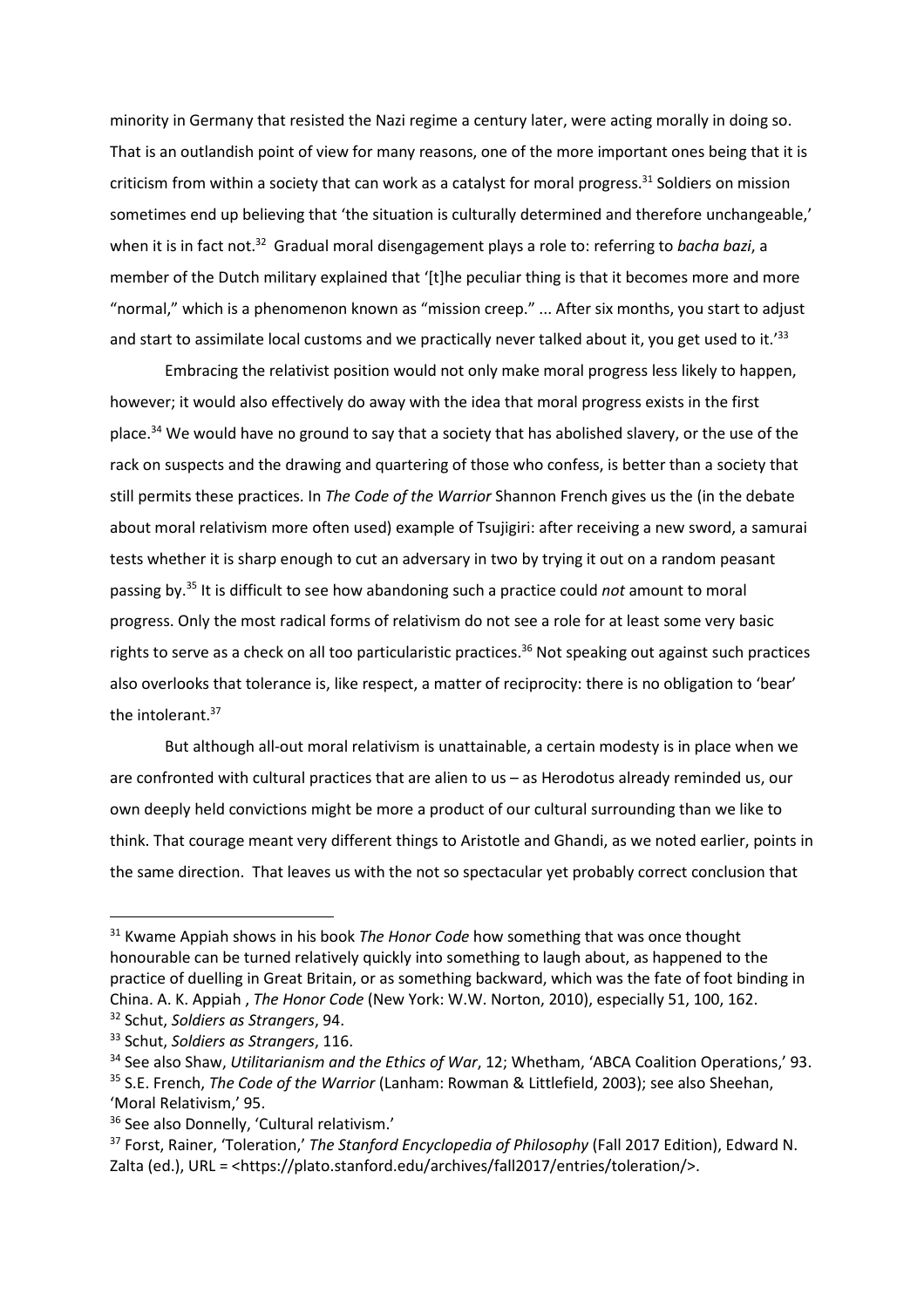the truth lies somewhere between radical relativism and radical universalism.<sup>38</sup> But which virtues would fit such a middle position best?

#### **Virtues Needed (and not Needed)**

Established virtues such as courage dominate the lists of virtues and values of most militaries.<sup>39</sup> It is also these virtues that will typically be in the foreground in the literature on military virtues – with chapters on wisdom, patience, temperance, humility and compassion, this volume is partly an exception that rule. But although there is evidently still an important role for the conventional soldierly virtues, it is equally evident that, however instrumental in attaining the objectives of the military, they are not particularly helpful to military personnel confronted with 'morally and culturally critical situations'<sup>40</sup> such as corruption or child abuse. Because military personnel today have to deal with more than just opposing forces, that is a cause for some concern. The virtues we teach military personnel should suit their task, and today that are not only the more martial ones. But we have also seen that a less archetypical military virtue like respect does more harm than good if it provides soldier with a ground to look away. It is therefore important that respect is balanced by other virtues that can function as correctives to too much relativism. To that purpose, we first examine another military virtue that has a less bellicose ring to it, moral courage, and briefly juxtapose it against another possible candidate, the somewhat related virtue of integrity.

We already noted that Aristotle equated courage with physical courage on the battlefield.<sup>41</sup> But although physical courage is an important and for a soldier a defining virtue, it primarily benefits colleagues and the larger organization. Aristotle paid no attention to the just as important virtue of moral courage, which has a much wider reach. Where military virtues such as physical courage are rather functional (loyalty, obedience and discipline are other examples) and aim mainly at good outcomes for the military, moral courage is a more outward looking virtue the beneficiaries of which are the outsiders the military is there to protect.<sup>42</sup> Although some will hold physical courage in higher regard than moral courage because in case of the latter it is 'only' one's reputation that is at risk, this underrates the degree to which people fear the censure of those whose judgment matters to them. Moral courage asks us to uphold our principles even if others disagree, and perhaps hold us in

<sup>38</sup> See also for instance Donnelly, 'Cultural Relativism.'

<sup>39</sup> P. Robinson, 'Ethics training and development in the military,' *Parameters* (2007), Spring

<sup>40</sup> Schut, '*Soldiers as Strangers*.'

<sup>41</sup> Aristotle, *Nicomachean Ethics*, 1115a.

 $42$  In the end this is in the interest of soldiers too: the inability to prevent unethical conduct can cause moral injury. B. T.Litz, N. Stein, E. Delaney, L. Lebowitz, W. P.Nash, C. Silva & S. Maguen, 'Moral injury and moral repair in war veterans: A preliminary model and intervention strategy,' *Clinical psychology review*, 29 (2009).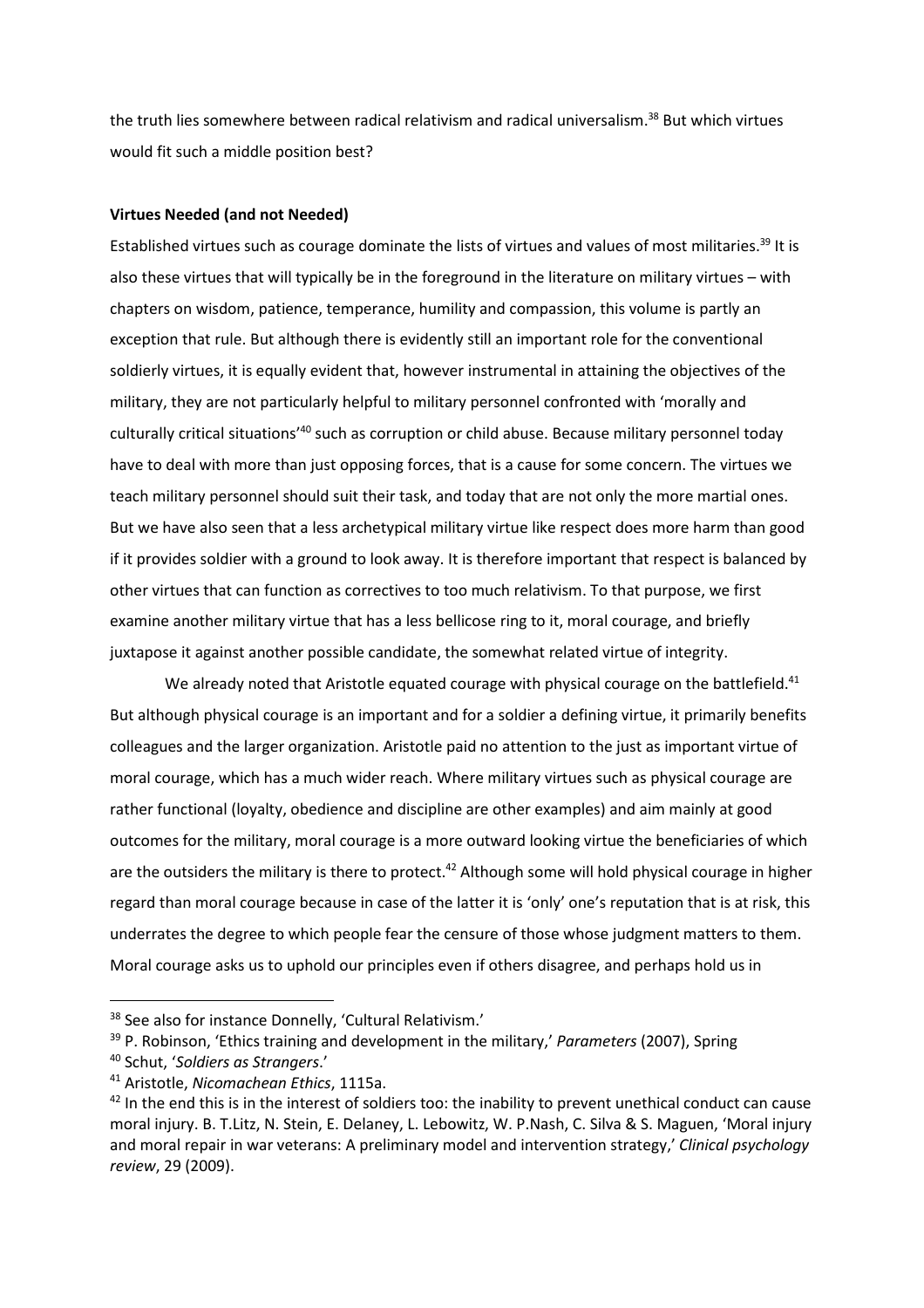contempt for sticking to them; it requires 'the capacity to overcome the fear of shame and humiliation in order to admit one's mistakes, to confess a wrong, to reject evil conformity, to denounce injustice, and to defy immoral or imprudent orders.<sup>'43</sup> This ability to withstand censure from friends and colleagues if that is what doing right requires is an important subspecies of courage. A paradigmatic example of some time ago is Hugh Thompson, Jr., the helicopter pilot who did everything in his power to stop his fellow US soldiers from killing Vietnamese villagers in My Lai in 1968, and reported the incident to his superiors afterwards.

On first sight, moral courage is somewhat akin to integrity, as they both expect us to uphold our principles when others disagree. But there is an important difference between integrity and moral courage: the latter aims at a moral end outside oneself, whereas integrity is in its everyday meaning (which is somewhat different from the meaning it has in the chapter on integrity in this volume) about standing up for one's personal beliefs – meaning that committed slave holders and devout Nazis could also claim to possess this good quality as long as they live by their own principles. Although we *could* say that such persons possess integrity, we reserve the term morally courageous for those who speak out against them. Whether integrity works out for the good depends on the values someone actually adheres to. That makes integrity intrinsically subjective, and no doubt there have been soldiers who were clearly in the wrong when they acted from personnel principles (and at least *some* conscientious objectors fall under that heading). Integrity is not the antidote to moral relativism we seek, because it is itself a virtue with a clear relativistic core.

So moral courage does a better job as a check on too much moral relativism; there is undeniably something morally objectivistic about exercising moral courage. It is hard to envisage how the just mentioned My Lai hero Hugh Thompson could have stood up for what he believed in if he had at the same time been convinced of the relativity of these beliefs. Thompson acted on ideas about what his country and organization should stand for, not on merely personal values. He later stated in a lecture on moral courage that the soldiers involved in the massacre 'were not military people,' suggesting that it was a military – and hence not a personal – ethos that was guiding him.<sup>44</sup> One could say that moral courage can fulfill the role often designated for integrity, without having its manifest shortcomings.

Moral courage can only perform that function if militaries allow room for it, however. Although most militaries claim to deem it a plus to have among its personnel principled people who dare to blow the whistle if necessary or to stop a colleague who is about to commit a wrong, in

<sup>43</sup> I. Miller, *The Mystery of Courage* (Cambridge: Harvard University Press, 2000), 254.

<sup>44</sup> Thompson's remarks can found at http://www.usna.edu/Ethics/\_files/documents/ThompsonPg1- 28 Final.pdf.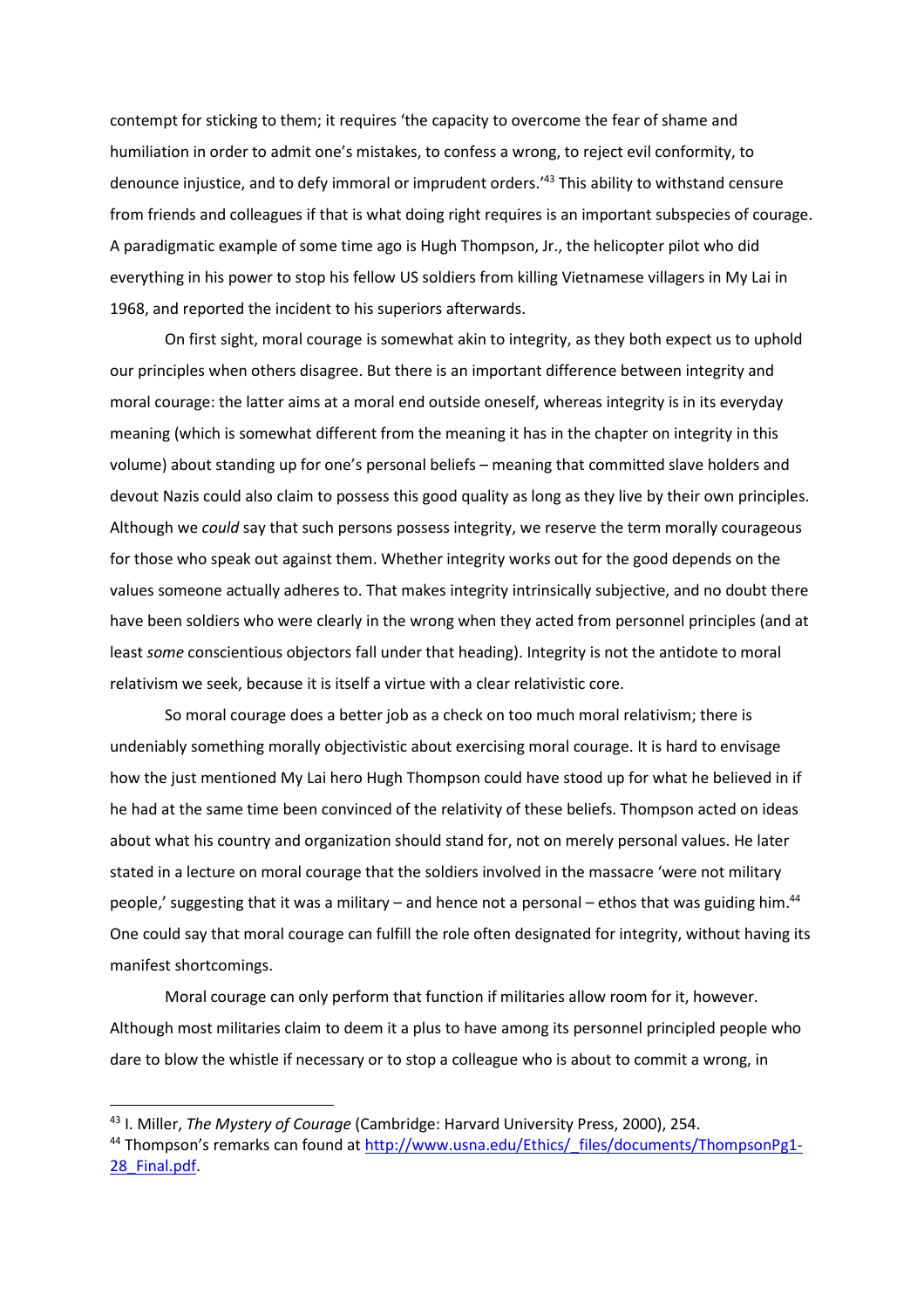reality military organizations too often offer a fairly unfriendly environment for acting on moral principles, especially when these principles conflict with organizational interests. The emphasize militaries put on loyalty, another quintessential military virtue and subject of a later chapter, might very well be to blame for that. As a consequence, soldiers who take a principled stance sometimes end up as martyrs for a good cause rather than as models for their colleagues. Thompson became the victim of orchestrated slander after the My Lai scandal broke out. More recently, Joe Darby, the sergeant who in January 2004 went to the US Army Criminal Investigation Command with the Abu Ghraib pictures, had to live in protective custody after his name became public. Some soldiers who did intervene to stop child abuse in Afghanistan saw their careers within the military jeopardized.<sup>45</sup>

## **Conclusion**

 $\overline{a}$ 

That there exists disagreement on what is right and what is wrong does not mean that we have to embrace the position of the moral relativist. That some might think that kicking babies for fun or torturing puppies is all right does not imply that we are wrong in condemning these practices. According to Thomas Scanlon, thinking about right and wrong is 'thinking about what could be justified to others on grounds that they, if appropriately motivated, could not reasonably reject.<sup>'46</sup> Clearly, the puppy torturer, the samurai who cuts a farmer in two, the slaveholder and the police commander with a young boy chained to his bedpost all fail that test. As human rights expert Jack Donnelly writes: 'Failure to act or even speak out against the grossest affronts to human dignity overseas on the grounds of cultural relativism would be widely – and I believe correctly – perceived as moral cowardice.'<sup>47</sup> One could say that the military has a role in addressing flagrant violations of human dignity on the macro level: it is increasingly used for the promotion of democracy, the rule of law, and human rights, sometimes among people who do not yet count these things among the values of their culture.<sup>48</sup> But how does that translate for the men and women on the ground? And how do we prepare them?

<sup>45</sup> Goldstein, 'Soldiers Told to Ignore Sexual Abuse.'

<sup>46</sup> T.M. Scanlon, *What We Owe to Each Other* (Cambridge: Belknap Press of Harvard University Press, 1998), 5.

<sup>47</sup> Donnelly, 'Cultural Relativism,' 404.

<sup>&</sup>lt;sup>48</sup> "The reason we were here is because we heard the terrible things the Taliban were doing to people, how they were taking away human rights," said Dan Quinn, a former Special Forces captain who beat up an American-backed militia commander for keeping a boy chained to his bed as a sex slave.' Goldstein, 'Soldiers Told to Ignore Sexual Abuse.' Somewhat similar: '"It's disgusting," said Schouten, now retired after eight years in the military. "We're telling people that we're trying to build a nation there and we let this happen?"' Pugliese, 'Former Soldier Fights to Protect Afghan Boys.'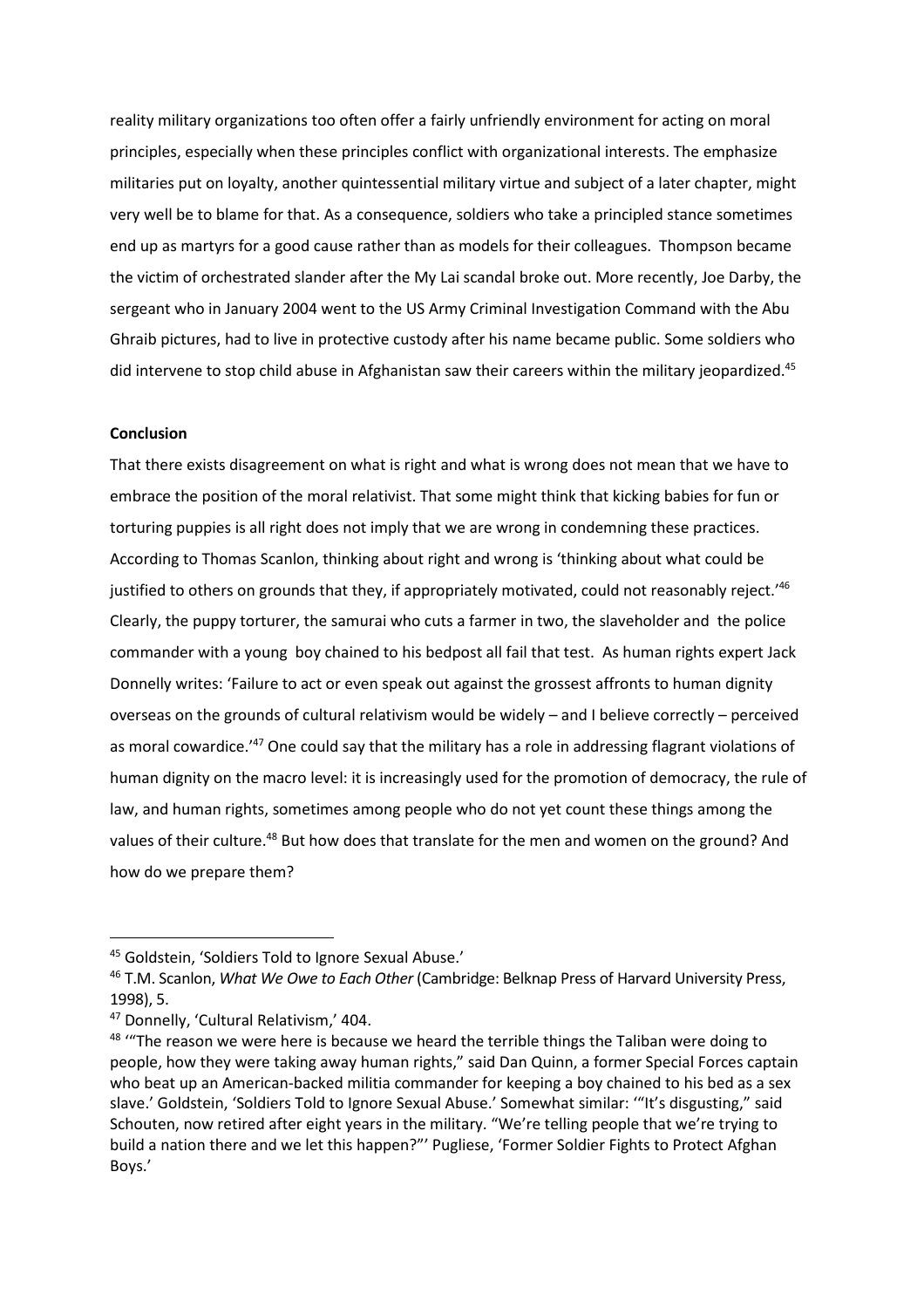Militaries traditionally found the answer to that last question in providing clear rules. That emphasis on rules makes sense in many aspects, most of all because it provides both military personnel and outsiders, say the local population in a mission area, with some security regarding the way they are treated. Such a confidence in the salutary power of rules has its downsides, though, for instance that rules are impotent when no one is around and lack the flexibility necessary in today's missions. Also, rules are often more about inducing people to refrain from unethical behavior than about motivating them to behave humanely.<sup>49</sup> But perhaps the most important drawback of an overreliance on rules is that it can impede the ability to see the moral aspect of what one is doing (or not doing), while that ability is evidently an important prerequisite for morally sound decision making. Soldiers should have some leeway in that decision making to keep them from committing socalled 'crimes of obedience.'<sup>50</sup>

Making good use of this leeway presupposes a virtuous disposition, and many militaries hence see a virtue based approach to ethics as an important complement to rules imposed from above in their effort to make their personnel behave ethically. This volume aims to help militaries in that effort. Virtues such as those elaborated on in the following chapters can provide guidance to military personnel in ambiguous situations, where providing general rules and guidelines for such complex situations will not work – and where militaries are hence disinclined to give them. We have seen how moral courage is an example of a virtue that can form an antidote to too radical forms of relativism, and the accompanying tendency to put aside one's own values. It can be of help in morally complicated missions, but so can some of the other essential virtues developed in this book.

Some might feel we need a more cosmopolitan set of militaries virtues. If true, that still does not mean we have to design a new set of virtues from scratch. Of the four time-proven cardinal virtues of courage, wisdom, temperance and justice, only courage has made it to the traditional lists of military virtues and values. Wisdom, temperance and justice have not, but are today probably as necessary as courage is. Happily, all three have their own chapter in this volume. Another way forward would be to interpret the existing virtues somewhat less narrowly. Conceptions of courage should include moral courage, as we have seen, but likewise militaries could, for instance, interpret loyalty in such a way as that it includes loyalty to a profession, not just loyalty to one's group and

<sup>49</sup> A. Bandura, Selective moral disengagement in the exercise of moral agency. *Journal of moral education* (2002), 31.

<sup>50</sup> H. C. Kelman and V. L. Hamilton, *Crimes of obedience: Toward a social psychology of authority and responsibility* (New Haven: Yale University Press, 1989). A recent handbook on military ethics states that 'in any situation where law and ethics set different standards, a member of the military profession will follow the higher standard, inevitably the one required by ethics.' S. Coleman, *Military Ethics*, (Oxford: Oxford University Press, 2013), 268.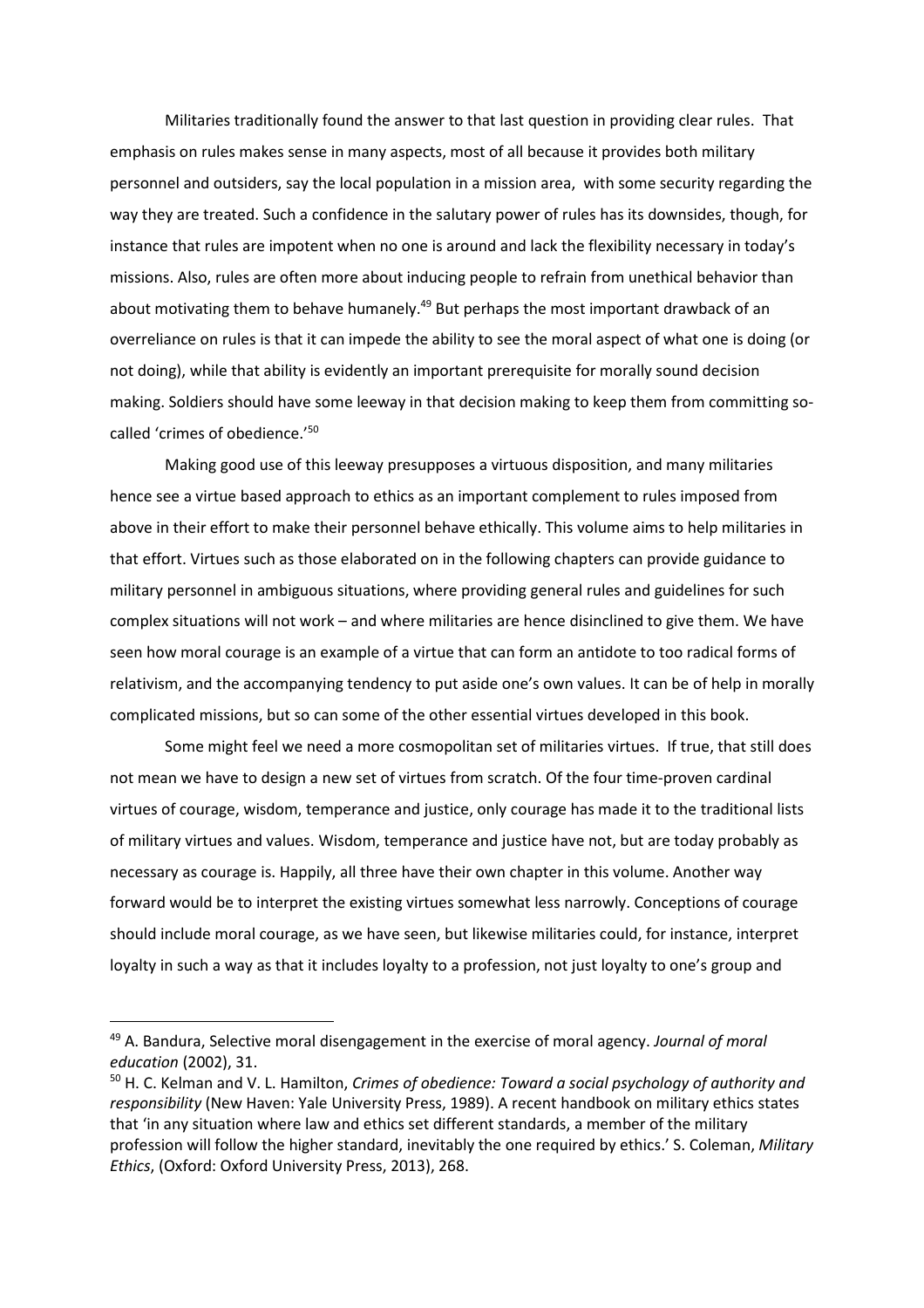organization. The following chapters provide ways forward for such more comprehensive interpretations too.

#### **References**

Appiah, A. K., The *Honor Code* (New York: W.W. Norton, 2010).

Bandura, A., 'Selective moral disengagement in the exercise of moral agency,' *Journal of moral education*, 31, (2002): 101-119.

Blackburn, S., *Ruling Passions*, (Oxford: Oxford University Press, 1998).

Buruma, I. and A. Margalit, *Occidentalism*: *The West in the Eyes of Its Enemies* (New York: Penguin Books, 2004).

Coleman, S. 'The problems of duty and loyalty,' *Journal of Military Ethics*, 8, (2009): 105-15

Coleman, S. *Military Ethics*, (Oxford: Oxford University Press, 2013).

Donnelly, J., 'Cultural relativism and universal human rights,' *Human Rights Quarterly*, 6, (1984): 400- 419.

Fontan, V., 'Polarization Between Occupier and Occupied in Post-Saddam Iraq: Colonial Humiliation and the Formation of Political Violence,' *Terrorism and Political Violence*, 18, (2006): 217-38.

Foot, P. *Virtues and Vices and Other Essays in Moral Philosophy* (Oxford: Clarendon Press, 2002).

French, S.E., *The Code of the Warrior* (Lanham: Rowman & Littlefield, 2003).

Goldstein, J., *New York Times*, 'U.S. Soldiers Told to Ignore Sexual Abuse of Boys by Afghan Allies,' 20 September, 2015

Gowans, C., 'Moral Relativism,' *The Stanford Encyclopedia of Philosophy* (Winter 2016 Edition), Edward N. Zalta (ed.), URL = <https://plato.stanford.edu/archives/win2016/entries/moralrelativism/>.

Gowans, C., 'Virtue Ethics and Moral Relativism,' in S.D. Hales (ed.), *A Companion to Relativism*, (Malden, MA: Wiley-Blackwell, 2011), 391–410.

Hooft, S. van, Introduction, in S. van Hooft and N. Saunders (eds), *The Handbook of Virtue Ethics*, pp. 1-14 (London: Routledge, 2014).

Kelman, H. C., and Hamilton, V. L.. *Crimes of obedience: Toward a social psychology of authority and responsibility* (New Haven: Yale University Press, 1989).